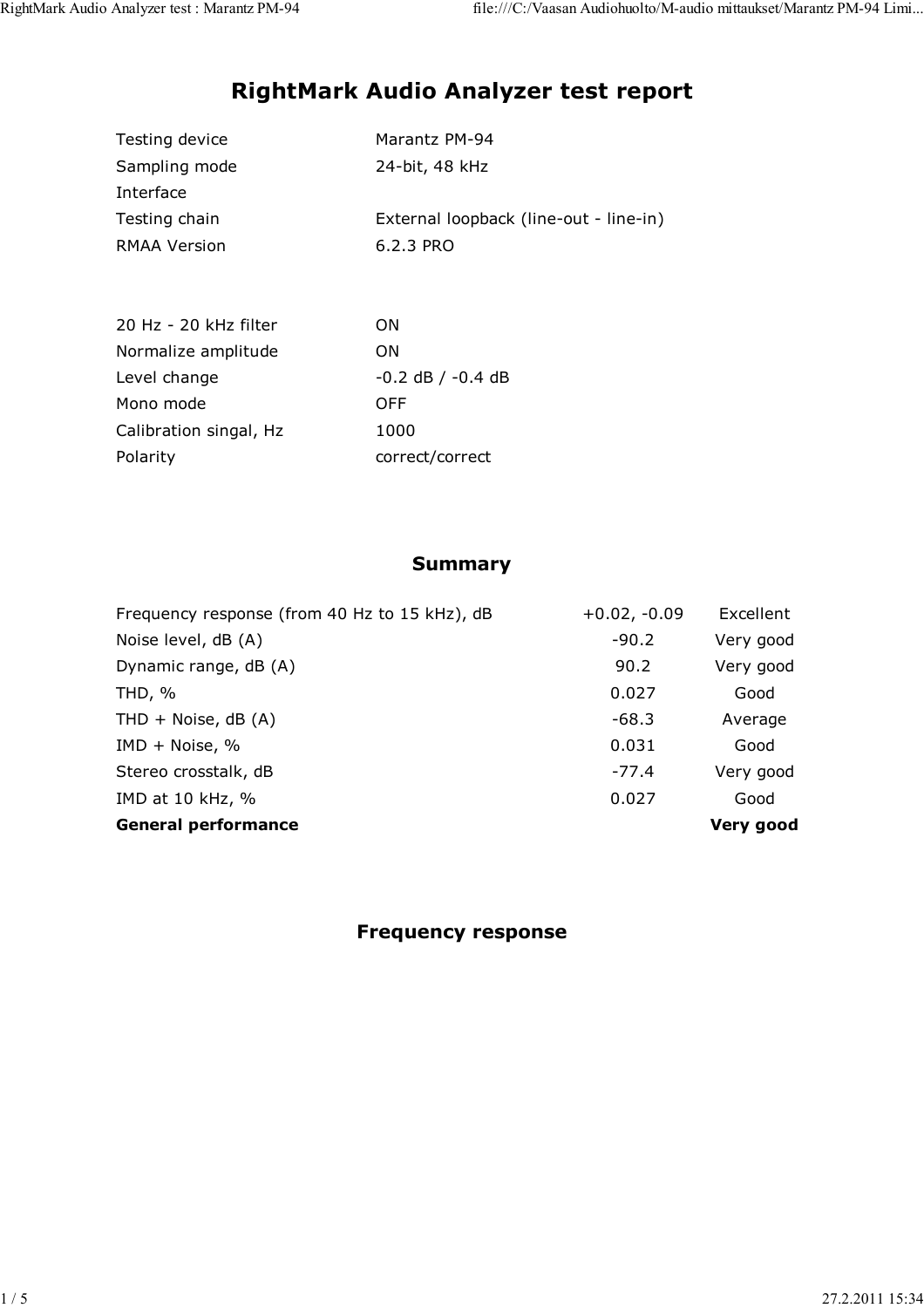



Noise level

|                            |             | .      |
|----------------------------|-------------|--------|
| RMS power, dB              | -85.5 -88.5 |        |
| RMS power (A-weighted), dB | -89.7       | -90.6  |
| Peak level, dB FS          | -73.9       | -73.9  |
| DC offset, %               | $-0.0$      | $-0.0$ |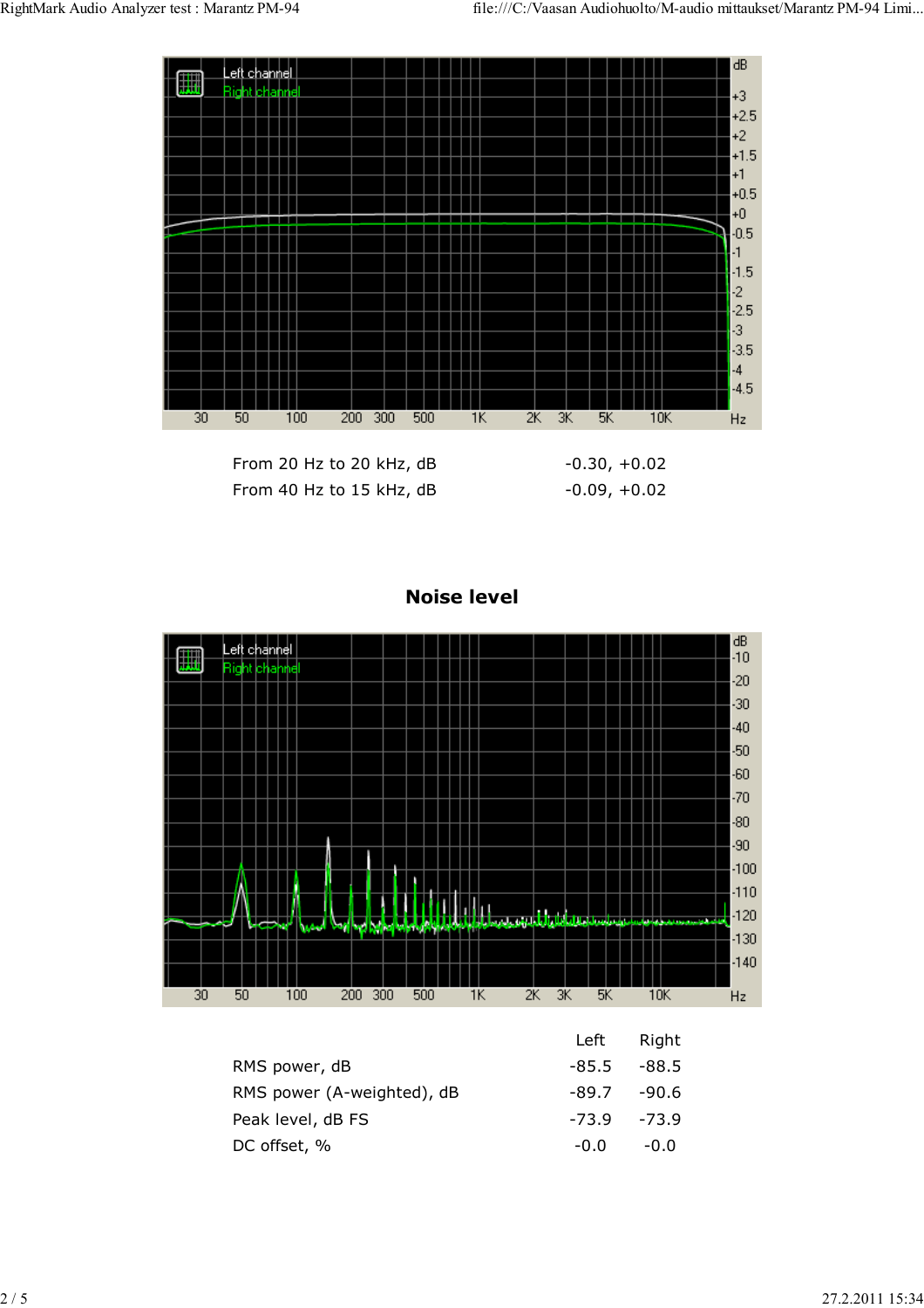

### Dynamic range

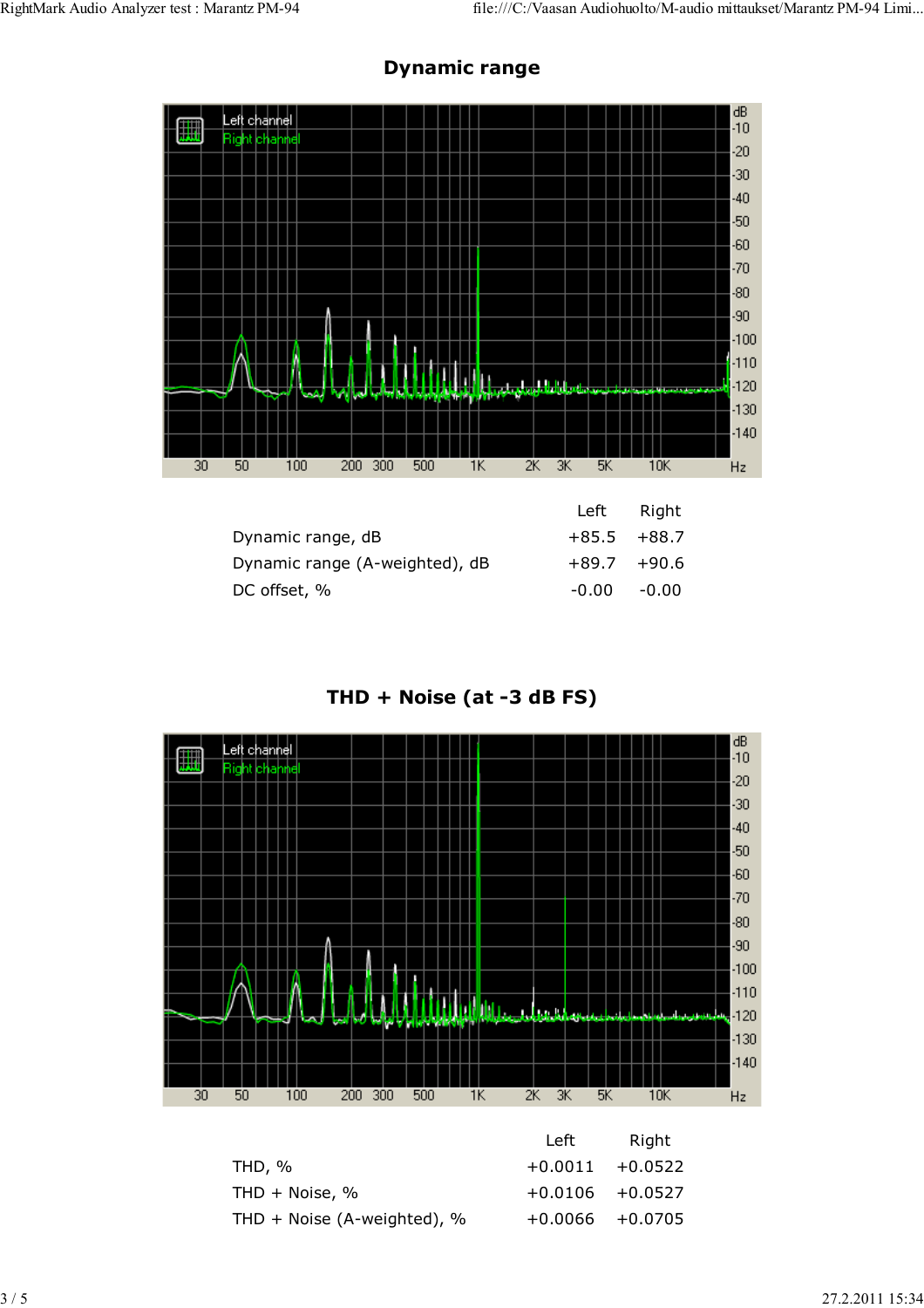

## Intermodulation distortion

|                               | Left               | Right |
|-------------------------------|--------------------|-------|
| $IMD + Noise, %$              | $+0.0136 + 0.0478$ |       |
| $IMD + Noise (A-weighted), %$ | $+0.0083 + 0.0361$ |       |



## Stereo crosstalk

| Crosstalk at 100 Hz, dB  | -78 -73 |
|--------------------------|---------|
| Crosstalk at 1000 Hz, dB | -79 -74 |